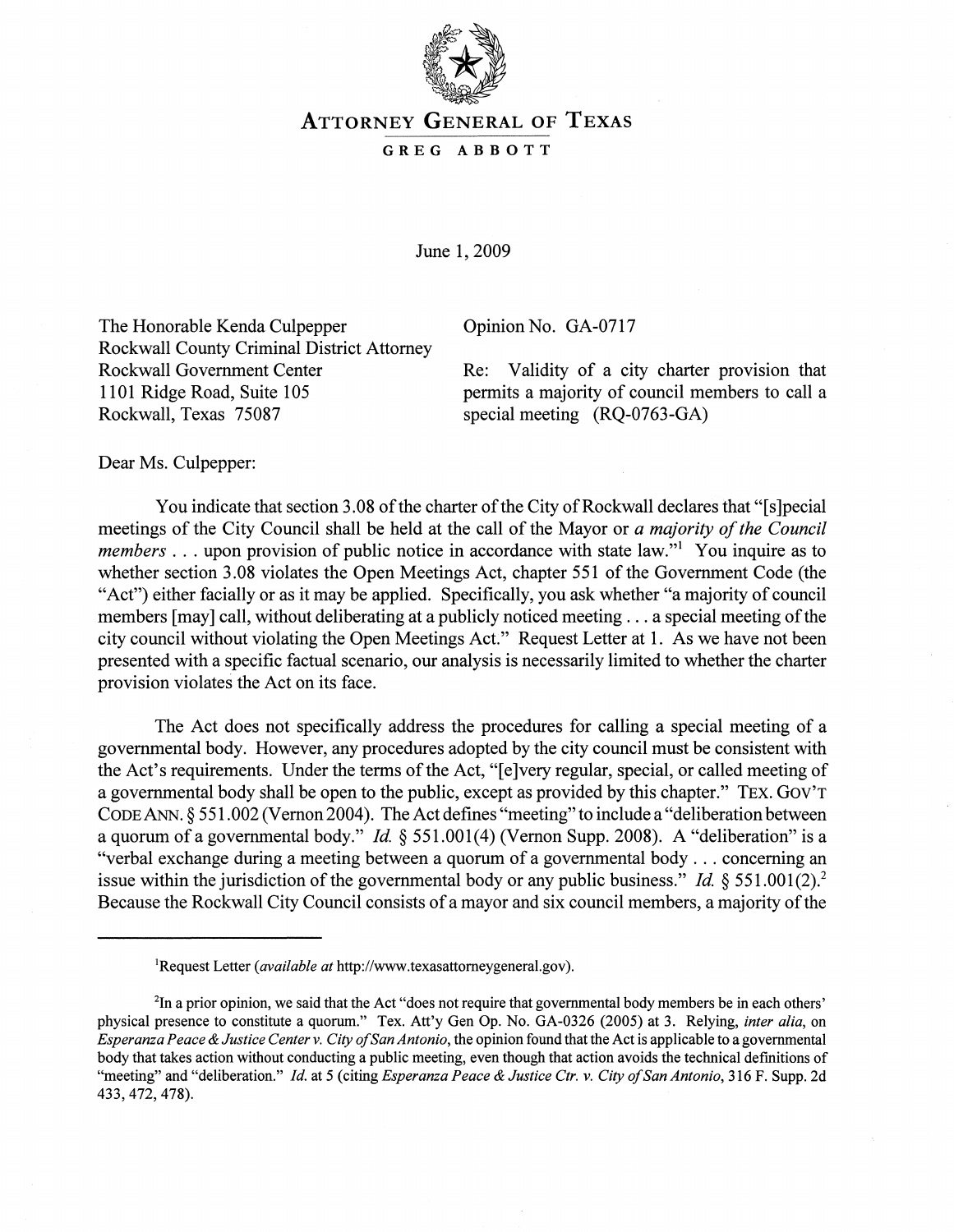Council, as called for by the charter provision, also constitutes a quorum of the governmental body (Council plus Mayor) under the Act. The word "quorum" generally means "a majority of a governmental body." *Id* § 551.001(6).

In a prior opinion, this office stated that "agenda preparation procedures may not involve deliberations among a quorum of members of a governmental body except in a public meeting for which notice has been posted." Tex. Att'y Gen. Op. No. DM-473 (1998) at 3. We need not, however, adopt any global statement about agenda preparation procedures, because the question before us is more narrow than that.<sup>3</sup> We are asked only to determine whether a majority of the city council may call a "special meeting" under the referenced charter provision without violating the Act.

As was the case with agenda preparation, the procedures for calling a special meeting under the charter provision may not involve deliberations among a quorum of the city council outside of a public meeting for which notice has been posted. While the charter provision appears to invite a quorum of the governmental body to engage in a prohibited exchange "concerning an issue within the jurisdiction of the governmental body or any public business," the charter provision does not necessarily mandate any deliberation among a quorum of city council members. TEx. GOV'T CODE ANN. § 551.001(2) (Vernon Supp. 2008). In addition, your request to us expressly assumes a call made "without deliberating at a publicly noticed meeting." Request Letter at 1. In other words, your question asks us to assume the call at issue is made without deliberation. Thus, we cannot conclude that every conceivable procedure put into place by the city council to implement section 3.08 of the charter would on its face violate the Act. As a result, we cannot determine as a matter of law that the charter provision at issue would contravene the Act.

We caution, however, that "if a member or group of members of a governmental body knowingly conspires to circumvent the [A]ct by meeting in numbers less than a quorum for the purpose of secret deliberations in violation of the [A ]ct, the person or persons commit a criminal offense."<sup>4</sup> Tex. Att'y Gen. Op. No. DM-0473 (1998) at 3.

<sup>&</sup>lt;sup>3</sup>We also need not address section 22.038(b) of the Local Government Code, which provides that "[t]he mayor may call a special meeting on the mayor's own motion or on the application of three aldermen." TEx. Loc. Gov'r CODE ANN. § 22.038(b) (Vernon 2008). That chapter of the Local Government Code is applicable only to a Type A generallaw municipality. *Id* § 22.001. The City of Rockwall is on the other hand, by virtue of its charter, a home-rule municipality.

<sup>&</sup>lt;sup>4</sup>In considering a claim by two elected officials that section 551.144 of the Act violates the First Amendment, the Fifth Circuit concluded that this provision is a content-based speech regulation that is subject to strict scrutiny review, and remanded the case for further proceedings in the district court. *Rangra* v. *Brown,* No. 06-51587,2009 WL 1100611, at \*\*1,3 (5th Cir. Apr. 24, 2009). Although the court directed the district court to apply strict scrutiny in evaluating the elected officials' First Amendment claim, it did not invalidate section 551.144. *See id.*